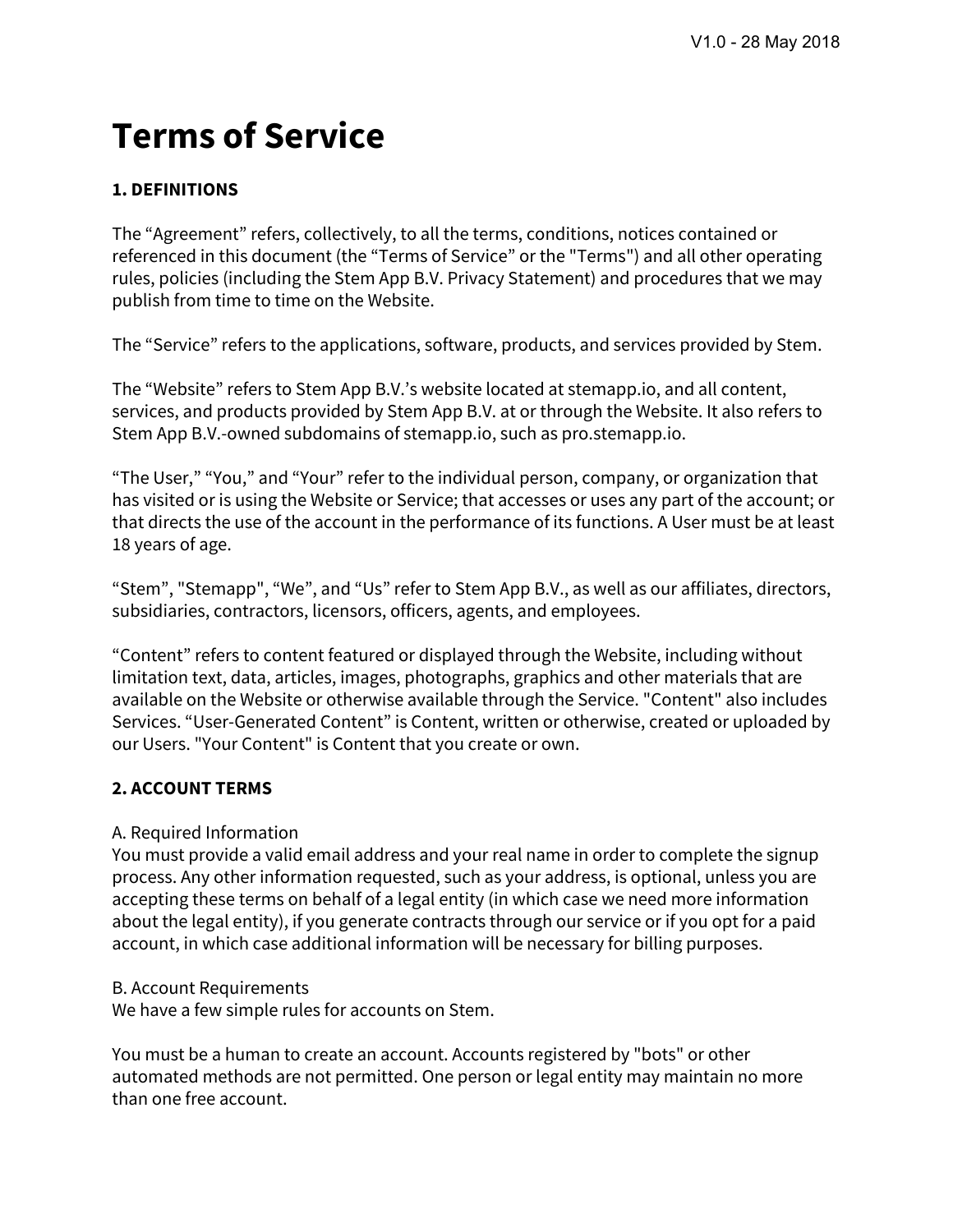You must be age 18 or older. Stem does not target our Service to people under 18, and we do not permit any Users under 18 on our Service. If we learn of any User under the age of 18, we will terminate that User's account immediately. If you are a resident of a country outside the Netherlands, your country's minimum age may be different; in such a case, you are responsible for complying with your country's laws.

Your login may only be used by one person — i.e., a single login may not be shared by multiple people. A paid organization account may create separate logins for as many users as its subscription allows.

Overall, the number of Users must not exceed the number of accounts you've ordered from us.

# C. User Account Security

You are responsible for keeping your account secure while you use our Service. The content of your account and its security are up to you.

You are responsible for all content posted and activity that occurs under your account. You are responsible for maintaining the security of your account and password. Stem cannot and will not be liable for any loss or damage from your failure to comply with this security obligation.

You will promptly notify Stem if you become aware of any unauthorized use of, or access to, our Service through your account, including any unauthorized use of your password or account.

# D. Additional Terms

In some situations, third parties' terms may apply to your use of Stem. For example, you may be a member of an organization on Stem with its own terms or license agreements. Please be aware that while these Terms are our full agreement with you, other parties' terms govern their relationships with you.

# **3. ACCEPTABLE USE**

# A. Compliance with Laws and Regulations

Your use of the Website and Service must not violate any applicable laws, including copyright or trademark laws, financial laws, or other laws in your jurisdiction. You are responsible for making sure that your use of the Service is in compliance with laws and any applicable regulations.

# B. Content Restrictions

You agree that you will not under any circumstances upload, post, host, or transmit any content that:

– is unlawful or promotes unlawful activities;

- is or contains sexually obscene content;
- is libelous, defamatory, or fraudulent;
- is discriminatory or abusive toward any individual or group;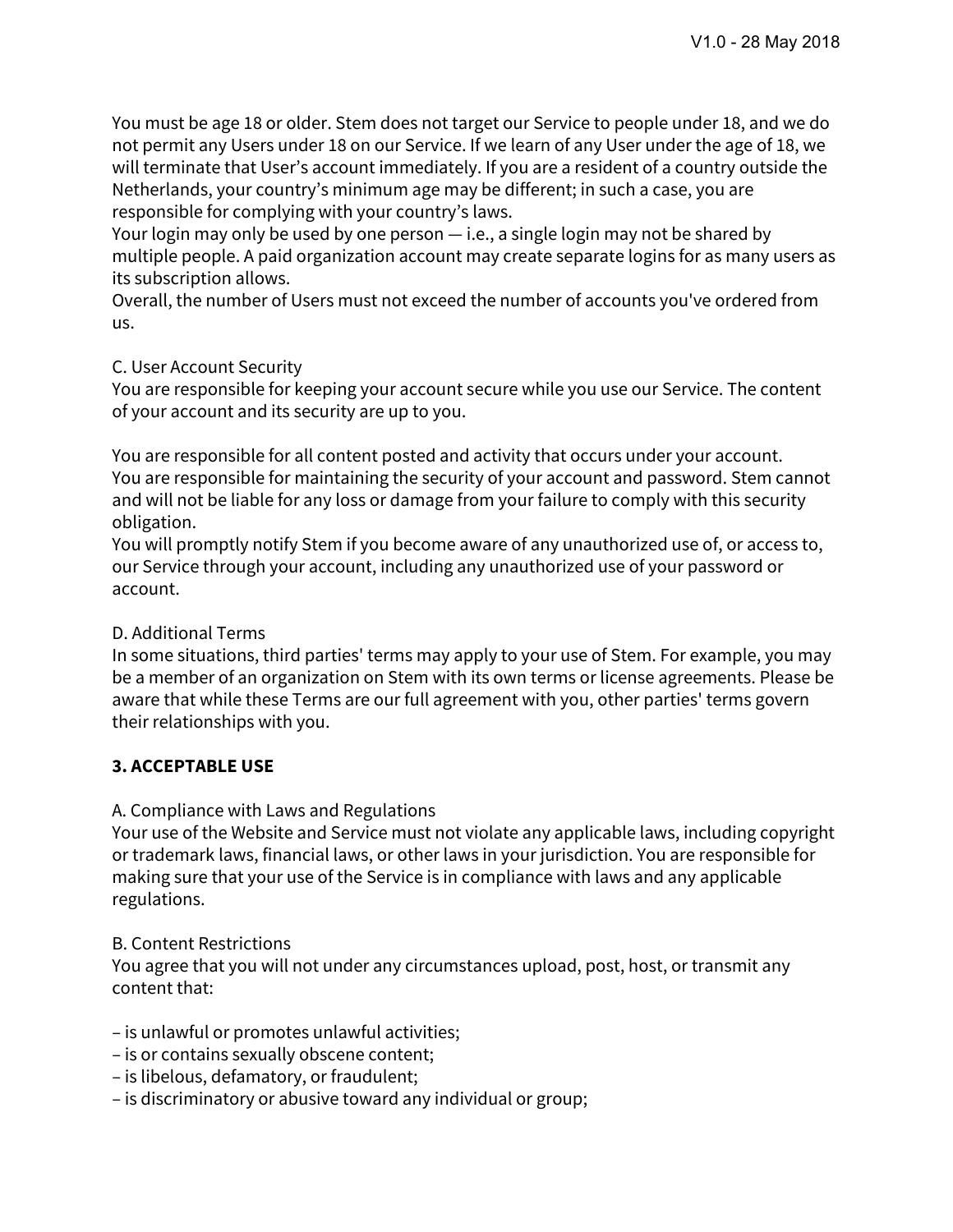– contains or installs any active malware or exploits, or uses our platform for exploit delivery (such as part of a command and control system); or

– infringes on any proprietary right of any party, including patent, trademark, trade secret, copyright, right of publicity, or other rights.

#### C. Conduct Restrictions

While using Stem, you agree that you will not under any circumstances:

– harass, abuse, threaten, or incite violence towards any individual or group, including Stem employees, officers, and agents, or other Stem Users;

– use our servers for any form of excessive automated bulk activity (for example, spamming), or relay any other form of unsolicited advertising or solicitation through our servers, such as get-rich-quick schemes;

– attempt to disrupt or tamper with Stem's servers in ways that could harm our Website or Service, to place undue burden on Stem's servers through automated means, or to access Stem's Service in ways that exceed your authorization ;

– impersonate any person or entity, including any of our employees or representatives, including through false association with Stem, or by fraudulently misrepresenting your identity or site's purpose; or

– violate the privacy of any third party, such as by posting another person's personal information without consent.

#### D. Services Usage Limits

You agree not to reproduce, duplicate, copy, sell, resell or exploit any portion of the Service, use of the Service, or access to the Service without Stem's express written permission.

#### E. Scraping

Scraping refers to extracting data from our Website via an automated process, such as a bot or webcrawler. You may scrape the website for the following reasons:

Researchers may scrape public, non-personal information from Stem for research purposes, only if any publications resulting from that research are open access.

Archivists may scrape Stem for public data for archival purposes.

You may not scrape Stem for spamming purposes, including for the purposes of selling Stemapp users' personal information, such as to recruiters, headhunters, and job boards.

# F. Excessive bandwidth use

If we determine your bandwidth usage to be significantly excessive in relation to other Stem customers, we reserve the right to suspend your account or throttle your file hosting until you can reduce your bandwidth consumption.

#### G. User Protection

You agree not to engage in activity that significantly harms our Users. We will resolve disputes in favor of protecting our Users as a whole.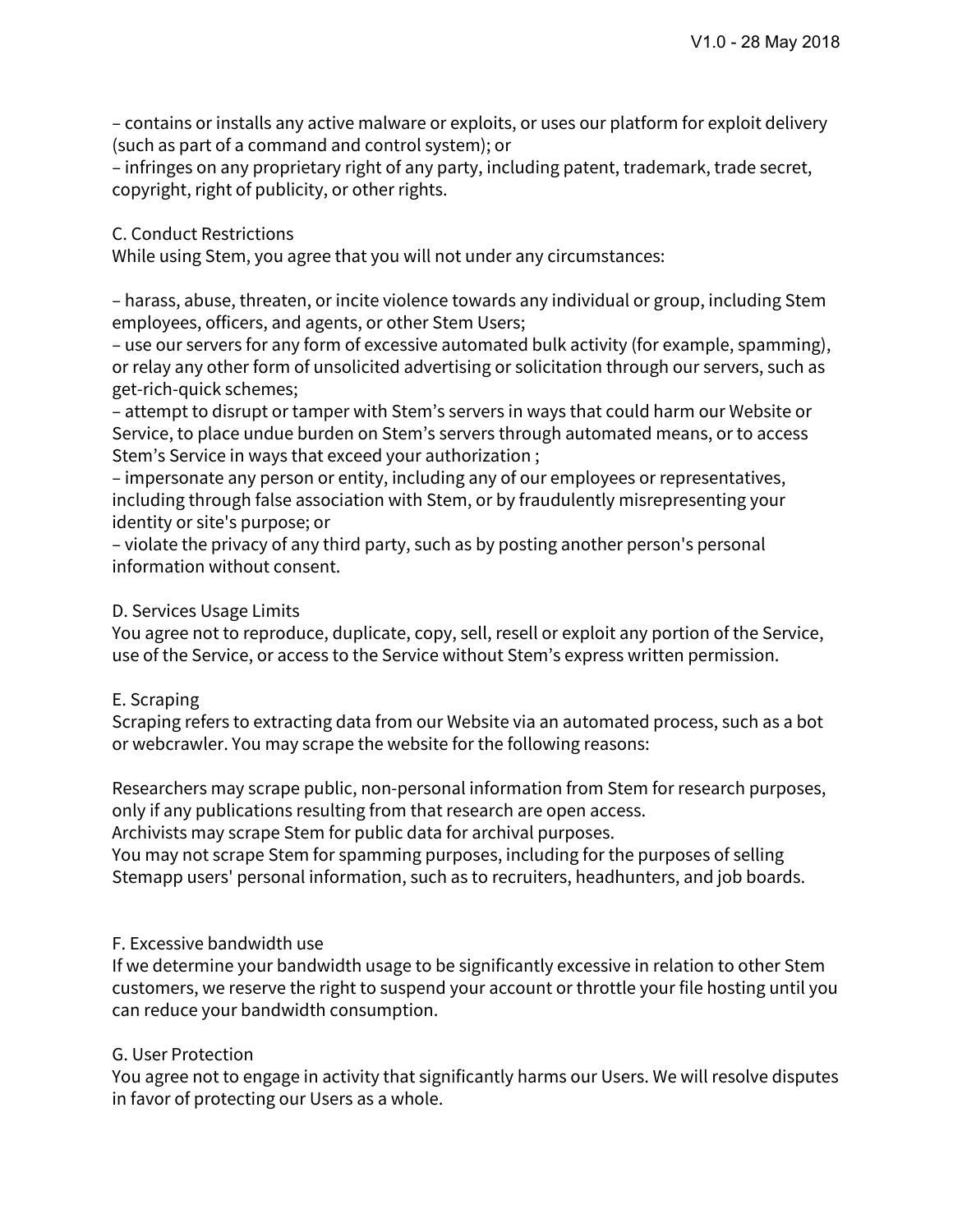# **4. PAYMENT**

# A. Pricing

Our pricing and payment terms are available in your Company's Subscription settings. If you agree to a subscription price, that will remain your price for the duration of the payment term; however, prices are subject to change at the end of a payment term.

# B. Upgrades, Downgrades, and Changes

We will immediately bill you when you upgrade from the free plan to any paying plan. If you upgrade to a higher level of service, we will bill you for the upgraded plan immediately. You may change your level of service at any time by choosing a plan option or going into your Subscription settings. If you choose to downgrade your account, you may lose access to Content, features, or capacity of your account. Please see our section on Cancellation for information on getting a copy of that Content.

# C. Billing Schedule; No Refunds

The Service is billed in advance on a monthly or yearly basis respectively and is non-refundable. There will be no refunds or credits for partial months of service, downgrade refunds, or refunds for months unused with an open account; however, the service will remain active for the length of the paid billing period.

In order to treat everyone equally, no exceptions will be made.

# D. Authorization

By agreeing to these Terms, you are giving us permission to charge your on-file credit card, for fees that you authorize for Stem.

# E. Responsibility for Payment

You are responsible for all fees, including taxes, associated with your use of the Service. By using the Service, you agree to pay Stem any charge incurred in connection with your use of the Service. If you dispute the matter, contact Stem Support. You are responsible for providing us with a valid means of payment for paid accounts. Free accounts are not required to provide payment information.

# **5. CANCELLATION AND TERMINATION**

# A. Account Cancellation

It is your responsibility to properly cancel your account with Stem. You can cancel your account at any time by e-mailing us on info@stemapp.io from your subscribed e-mail account.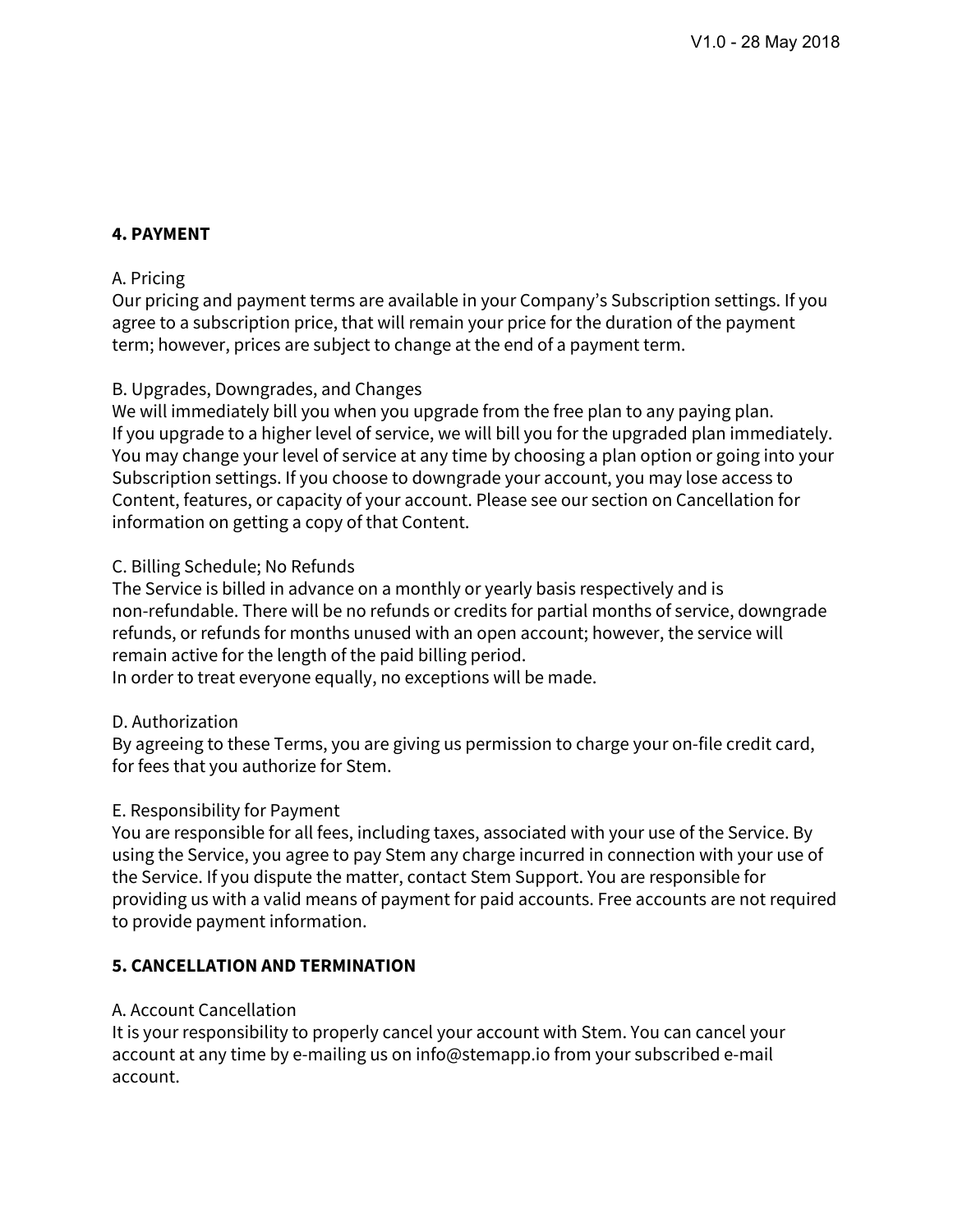# B. Upon Cancellation

We will retain and use your information as necessary to comply with our legal obligations, resolve disputes, and enforce our agreements, but barring legal requirements, we will delete your full profile and the Content of your repositories within two weeks of cancellation or termination (though some information may remain in encrypted backups). This information can not be recovered once your account is cancelled.

We will not delete Content that you have contributed to other Users.

Upon request, we will provide an account owner with a copy of your lawful, non-infringing account contents after account cancellation, termination, or downgrade. You can make this request at any time, but ultimately within two weeks of cancellation or termination.

#### C. Stem May Terminate

Stem has the right to suspend or terminate your access to all or any part of the Website at any time, with or without cause, with or without notice, effective immediately. Stem reserves the right to refuse service to anyone for any reason at any time.

#### D. Survival

All provisions of this Agreement which by their nature should survive termination will survive termination, including, without limitation, ownership provisions, warranty disclaimers, indemnity, and limitations of liability.

# **6. DISCLAIMER OF WARRANTIES**

Stem provides the Website and the Service "as is" and "as available," without warranty of any kind. Without limiting this, we expressly disclaim all warranties, whether express, implied or statutory, regarding the Website and the Service including without limitation any warranty of merchantability, fitness for a particular purpose, title, security, accuracy and non-infringement.

Stem does not warrant that the Service will meet your requirements; that the Service will be uninterrupted, timely, secure, or error-free; that the information provided through the Service is accurate, reliable or correct; that any defects or errors will be corrected; that the Service will be available at any particular time or location; or that the Service is free of viruses or other harmful components. You assume full responsibility and risk of loss resulting from your downloading and/or use of files, information, content or other material obtained from the Service.

# **7. LIMITATION OF LIABILITY**

You understand and agree that we will not be liable to you or any third party for any loss of profits, use, goodwill, or data, or for any incidental, indirect, special, consequential or exemplary damages, however arising, that result from